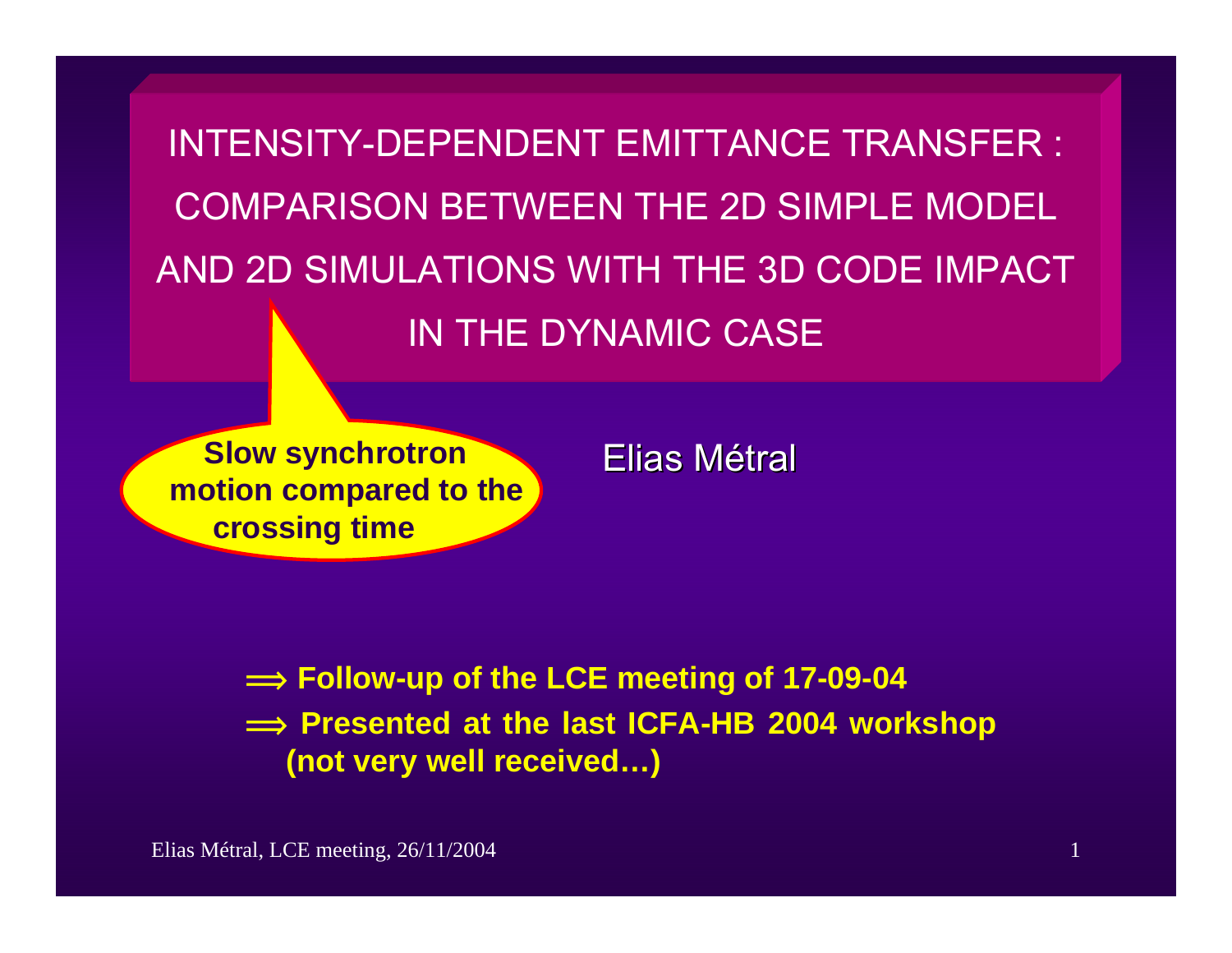#### **2D THEORY vs. SIMULATIONS**

#### **DYNAMIC CASE in 2003**

**(the horizontal tune was changed linearly from 6.15 to 6.25 in 100 ms)**

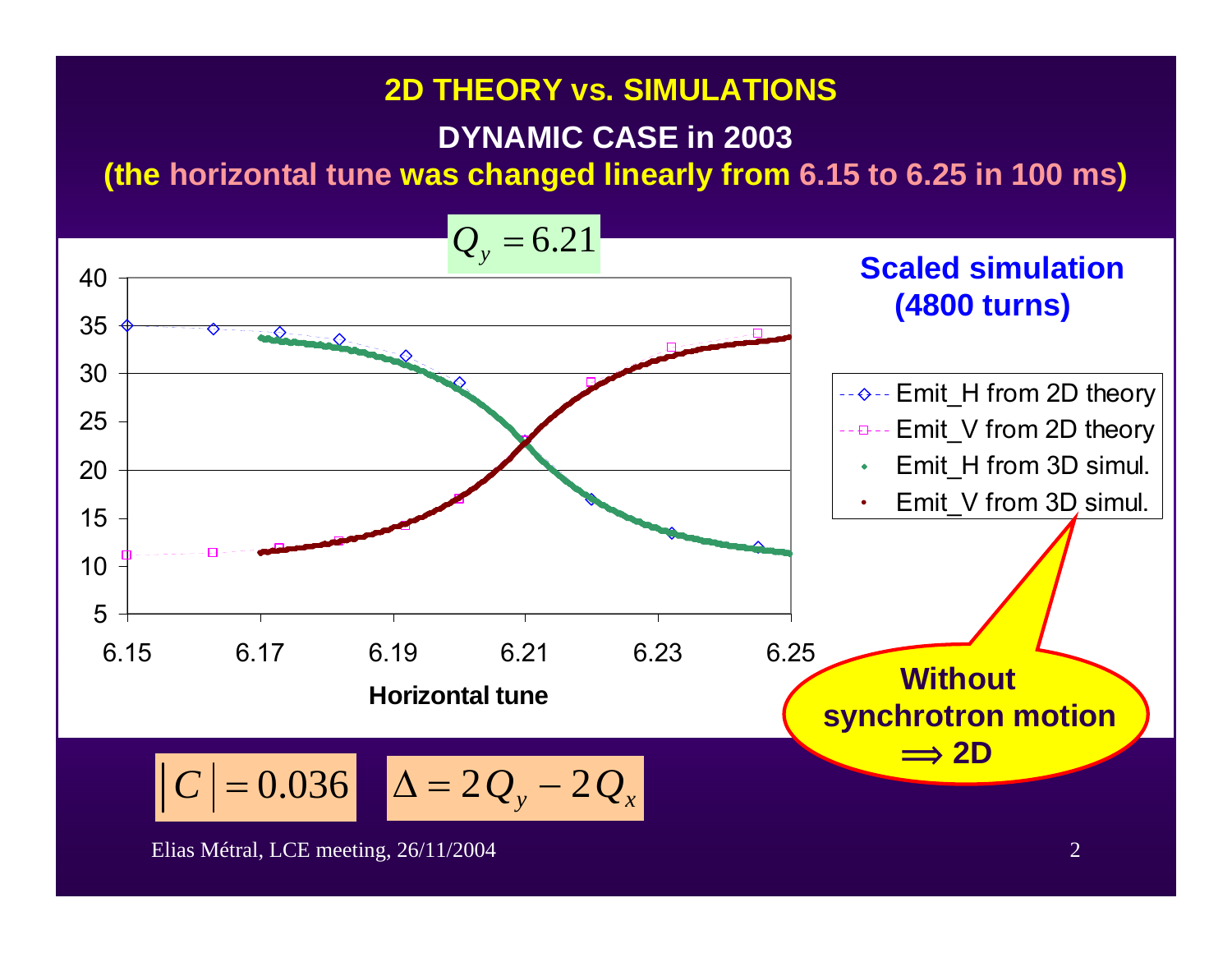### **DYNAMIC CASE in 2003 MEASUREMENTS vs. 2D THEORY AND 3D SIMULATIONS**

**(the horizontal tune was changed linearly from 6.15 to 6.25 in 100 ms)**



 $\implies$  IBS is suspected (by I. Hofmann) to play a role (additional mixing) **after the resonance crossing and will be investigated in detail** 

Elias Métral, LCE meeting, 26/11/2004 3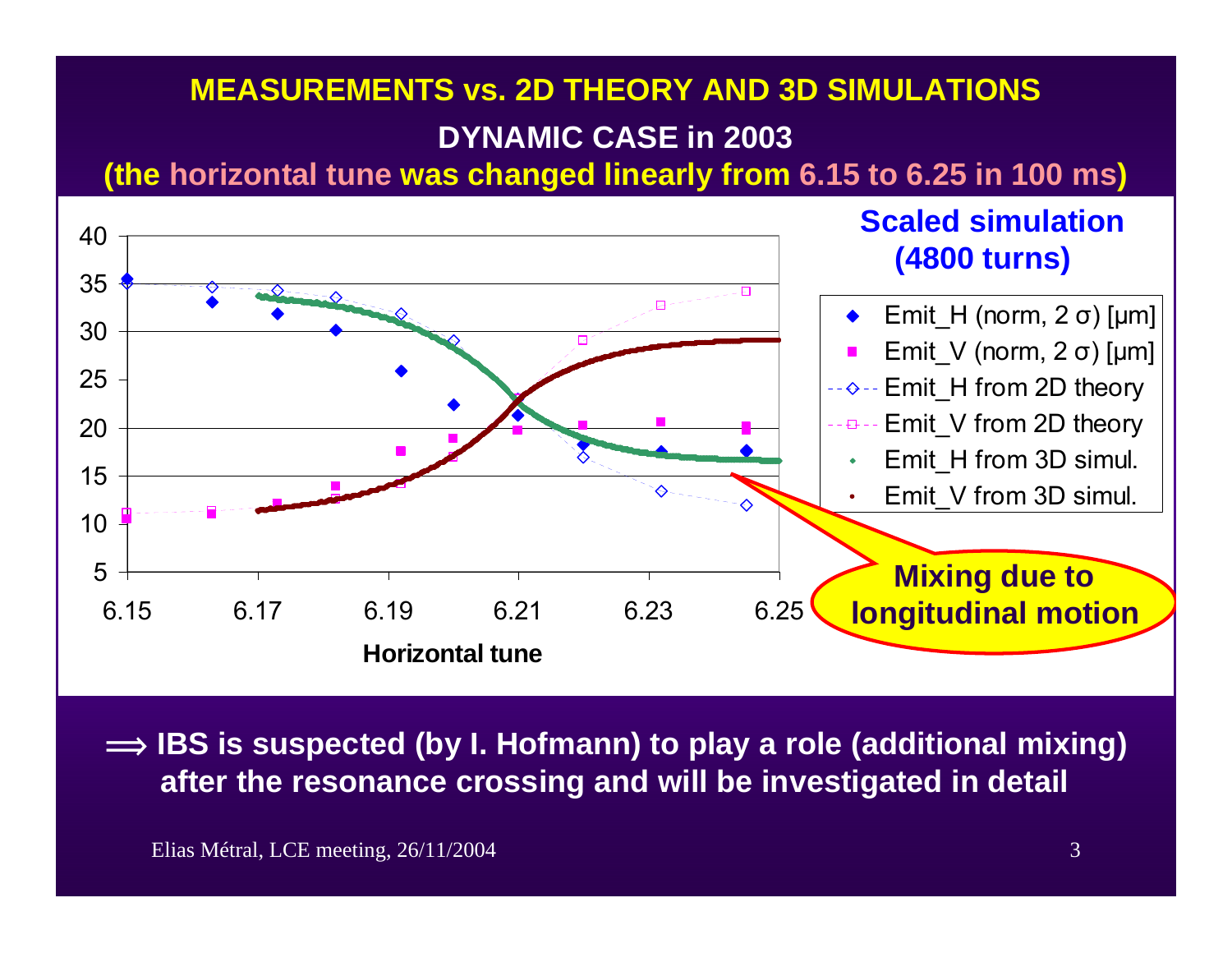#### **COMMENTS**

- ◆ I proposed to make several comparisons between the simulations **and the simple model at the workshop, but this was not accepted… (we are doing few tests however with G. Franchetti…)**
- **The good approximation of the simulation was even not shown in the summary session…**
- **I think it deserves more: This highly nonlinear mechanism… seems to be described by only 2 parameters (the coupling strength and the tune distance from the resonance)**  $\implies$  **This is interesting to check !**
- **This is why I would like to congratulate M.Furman and F.Zimmermann (last HHH workshop), who, I think, are in the same**  kind of situation (as I. Hofmann and R. Ryne) for the e<sup>-</sup> cloud **build-up mechanism …**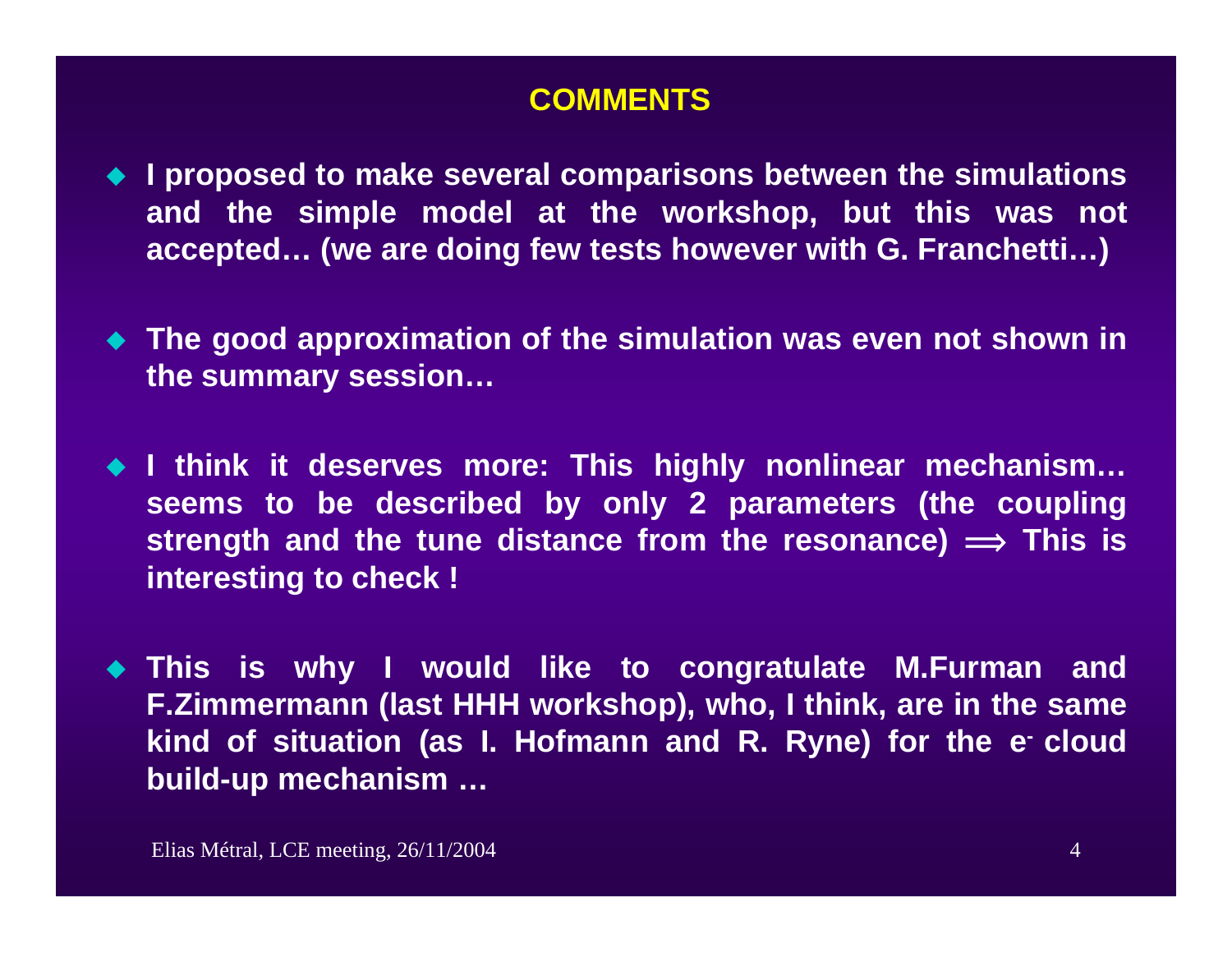# Overview of Electron-Cloud Simulation Codes

Session 6B

Miguel A. Furman LBNL

First CARE-HHH APD Workshop on *Beam Dynamics in Future Hadron Colliders and Rapidly Cycling High-Intensity Synchrotrons* CERN, 8-11 November 2004

HHH 2004



M. Furman, HHH2004 Session 6B: "Overview of EC Simulation Codes" p. 5 **Lawrence Berkeley National Laboratory**